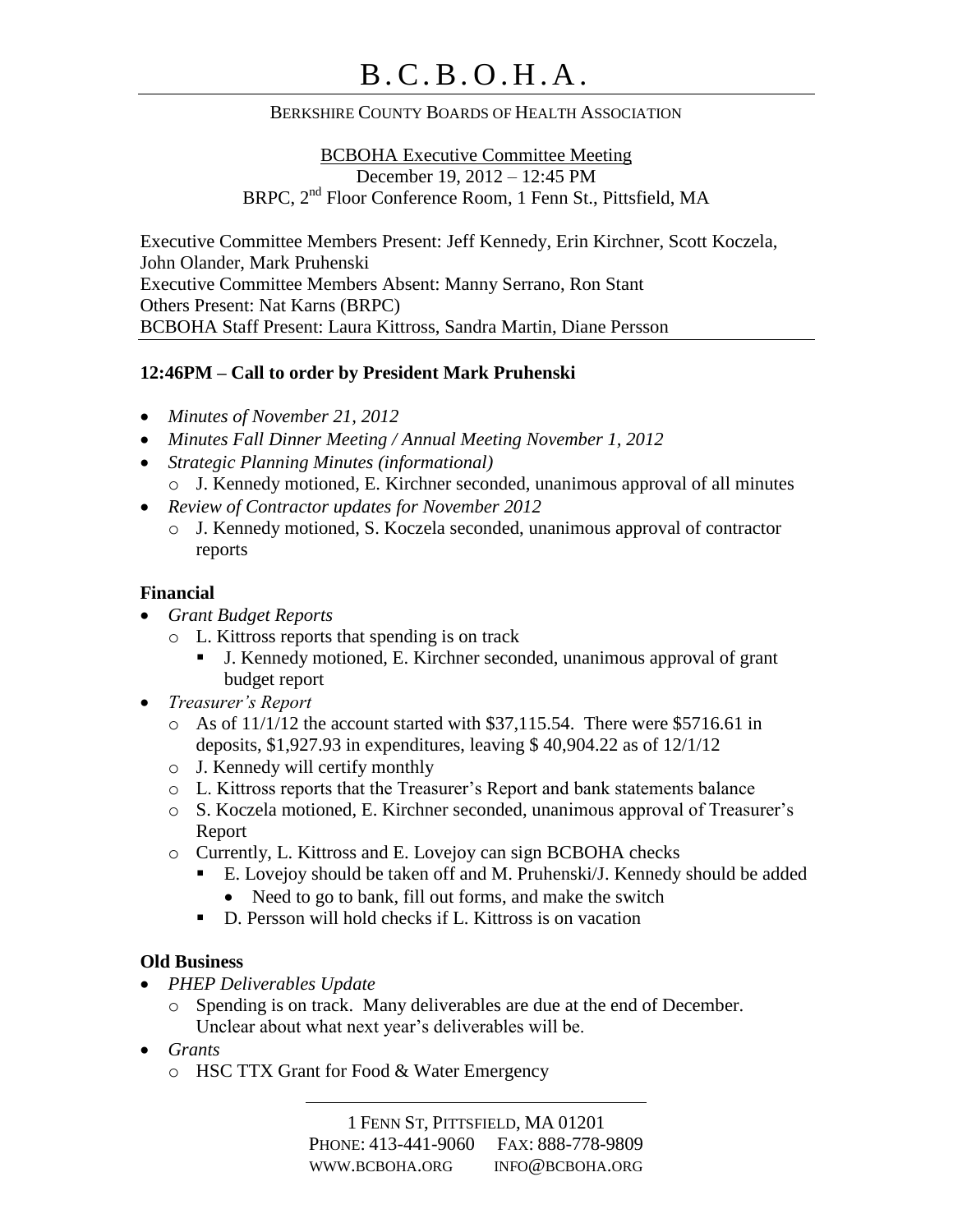- 4 Western MA Counties tested Food & Water and PIO SOGs
	- H. Barbieri, D. Persson and T. Williams facilitated
	- 2 small exercises and 1 larger exercise was done (Hampden, Franklin & Hampshire, and Berkshire)
	- AAR and Improvement plan to be completed
	- Great feedback from all of the groups
	- L. Kittross would like a mini version presented to the Executive Committee
- o CIC Grant (Sharps)
	- Requested \$50,000
	- About half of the program has been cut with the Governor's recent cuts
		- N. Karns reports that the odds of getting one of the remaining awards are slim; but, they hope to hear in January 2013
	- Group is still motivated to develop a program even without a grant; but, startup funds would be helpful
		- M. Pruhenski pointed out that it would be very expensive for towns to come up with start-up funds on their own
			- o L. Kittross said that some of the grant elements would need to be eliminated to help towns afford a program on their own (education campaign)
- o FEMA Grant (REAL Partnership)
	- Waiting to hear
- o SABIC Grant w/ Hospitality Green
	- Have already worked to train BOH members and staff for food inspections
	- Would like to work with schools on bettering air quality with cleaning products (3 trainings total)
- o Alliance BOH Training
	- A DPH approved orientation training is requirement of DIG grant
		- LPHI has an online program, MHAB has a program but it is seen as cost prohibitive
	- **BRPC** put out RFQ BCBOHA submitted bid
		- All 32 BOH would be welcome
		- DPH has asked that we welcome other BOH from the State
		- There would be 3 trainings annually with refreshments
		- J. Olander asked about content requirements
			- o S. Martin said it would need to include everything in the LPHI training, an exam, and a certificate of completion
			- $\circ$  LPHI has a 2  $\frac{1}{2}$  hour online training with lots of videos
				- BCBOHA's would be another option
	- V. Nickerson Bird, J. Huebner, and T. Matuszko are on the review committee
		- Expect to hear within the next few weeks
- *Employees*
	- o PHEP monies began in 2004/2005 initially to purchase equipment. By 2006, deliverables were attached to the money. In Berkshire county it made sense to centralize people and work with towns because of the distance and size of the County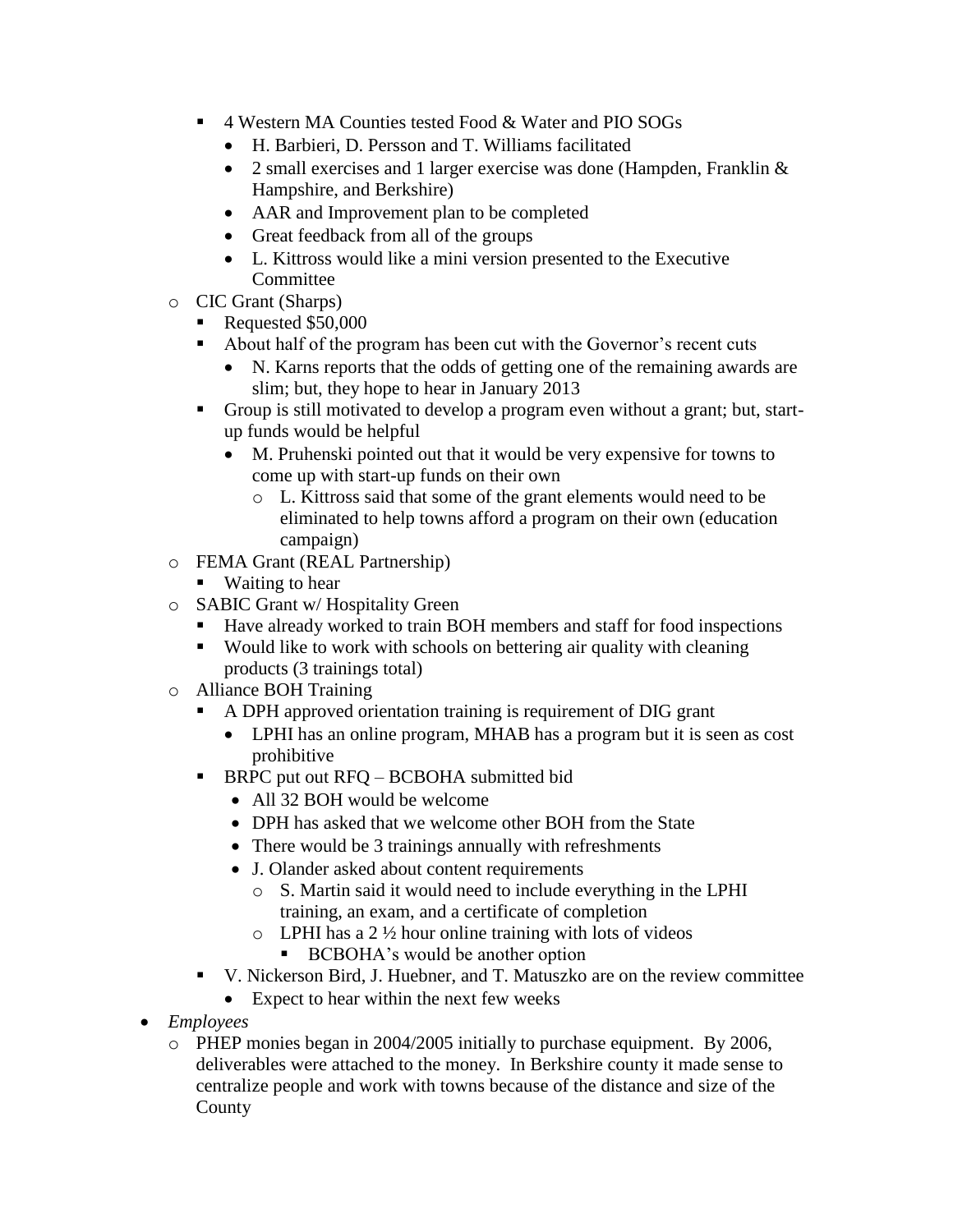- Independent contractors were hired because it was unclear as to how long the funds would be available (hourly rate, no benefits, contractors pay all of social security, no workers compensation, no unemployment)
- o About 1 year ago, FRCOG (Franklin County's version of BCBOHA) was audited by the IRS & IRS determined their contractors should be employees
- o 24 factors determine whether someone operates as an employee or as an independent contractor
	- **Legally, we may be operating as employees**
	- N. Karns said the US and MA Department of Labor are getting involved and has most recently fined a town \$30,000 for using independent snow plow operators
- o BRPC has consulted their attorney (Brackett and Lucas) who say that now that we know about it, we have to do something about it
	- Alliance staff have to become employees
	- **BCBOHA** has several options
- o Assumptions and Options with pros and cons handed out and gone through by L. **Kittross** 
	- $\blacksquare$  L. Kittross is looking for policy decisions from the Executive Committee what is best for BCBOHA, not for the individual contractors.
		- Regardless of which way the Executive Committee decides to go, we can probably make the money work, although there will probably be fewer contractor hours available. Four options – two where contractors become BRPC employees, 2 where we become BCBOHA employees.
	- N. Karns said that if a person is a BRPC employee and works 20 or more hours, s/he has to be offered health benefits where person pays 25% and BRPC pays 75%
	- Alliance staff have no choice but option #1 (to become BRPC employees)
	- S. Martin asked if a grant was received by BCBOHA, could L. Kittross manage it as an employee of BRPC
		- N. Karns said it would be workable
	- S. Martin asked if a person could only be an employee of BRPC
		- N. Karns said that the contract could be written so, as a special employee, we could work for multiple agencies
- o Poll of Executive Committee was taken:
	- J. Kennedy thinks that option 2 and 4 should be taken off the table and options 1 and 3 should be looked at further
	- E. Kirchner thinks option 2 should be eliminated
	- M. Pruhenski thinks that option 2 and 4 should be taken off the table and options 1 and 3 should be looked at further
	- S. Koczela favors option 3
	- J. Olander favors option 1 or 3
- o If bid occurs, L. Kittross has asked T. Matuszko to have 6 months between bid process and start date so that if BCBOHA losses bid, staff could find alternate work
- o If option #3, RFP and evaluation would need to be carefully crafted to reflect value of local knowledge and experience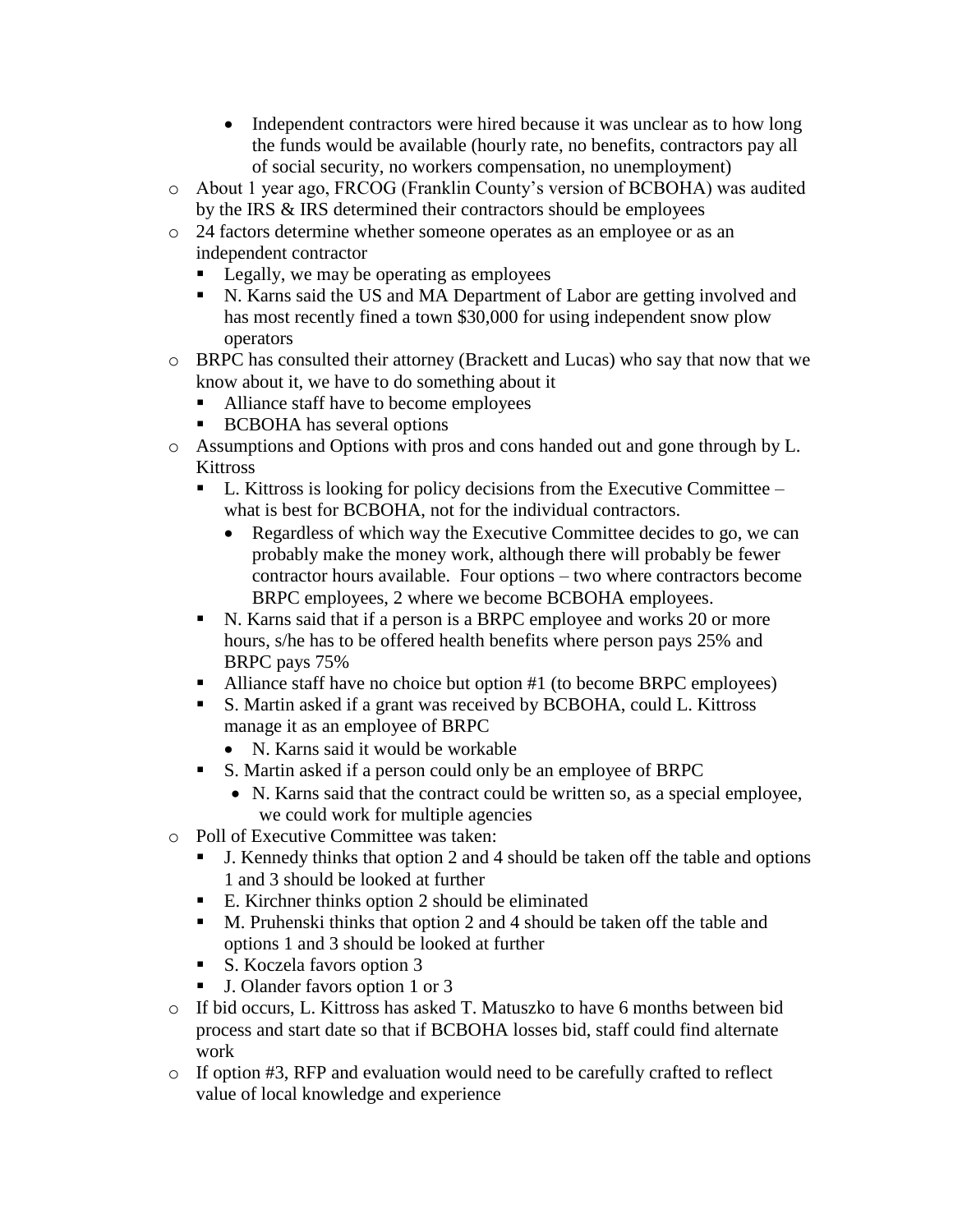- o It is unclear as to which option costs more vs saves more
- o J. Kennedy said he is leaning towards option #3 (if the numbers work out) because BCBOHA maintains more control
	- N. Karns cautioned to look at what BCBOHA would be maintaining control over (it's no fun to be the boss and supervise/evaluate people)
- o S. Koczela said that we have to look at what is best for the organization
	- N. Karns said that the contract could be written so that the day-to-day operation does not change substantially
- o S. Koczela asked what infrastructure would be needed
	- L. Kittross explained that a payroll company would have to be brought in to pay staff and file quarterly taxes with DOR, an accountant to file taxes, and an auditor (perhaps annually)
	- L. Kittross said she was concerned about loss of deductions for selfemployment and health insurance
		- N. Karns said that BRPC has a flexible spending account option costs are minimal to set up
- o S. Koczela asked about additional duties/liabilities for Executive Committee
	- Not sure if there are additional liabilities
	- Annual performance reviews should be performed
		- Could be tasked out to the Director
	- Supervisory structure would need to be figured out
- o J. Kennedy motioned, S. Koczela seconded, unanimous approval for pricing out option  $# 3$  and  $# 1$  with option  $# 3$  being the focus

### **New Business**

- *Clerical help – Alliance*
	- o J. Kimball has been ill and has made the Alliance think about having a back-up
	- o Alliance has asked D. Persson to help cover meeting, minutes, mail, phone, etc.
		- S. Koczela asked if it would take D. Persson's time away from BCBOHA activities
			- No, it would not impact BCBOHA
		- Executive Committee agreed that it was a good idea, if it all worked out for D. Persson
- *Upcoming Conferences*
	- $\circ$  ServSafe for BOH members and staff January 30<sup>th</sup> in Northampton
		- **Taught by M. O'Leary**
		- Being heavily subsidized by WMPHA
	- o WMPHA Food Conference Feb 27, 2013
		- $\blacksquare$  4 hour training (disease investigation 2 hours, food inspection 1 hour,  $TBD - 1 hour$
		- Location TBD in Northampton
	- o WNV/EEE Conference April 24, 2013
		- Will be in Berkshire County
		- Vet, Agriculture, Mosquito Control Project representatives
			- May use WMPHA/LPHI money to help provide refreshments